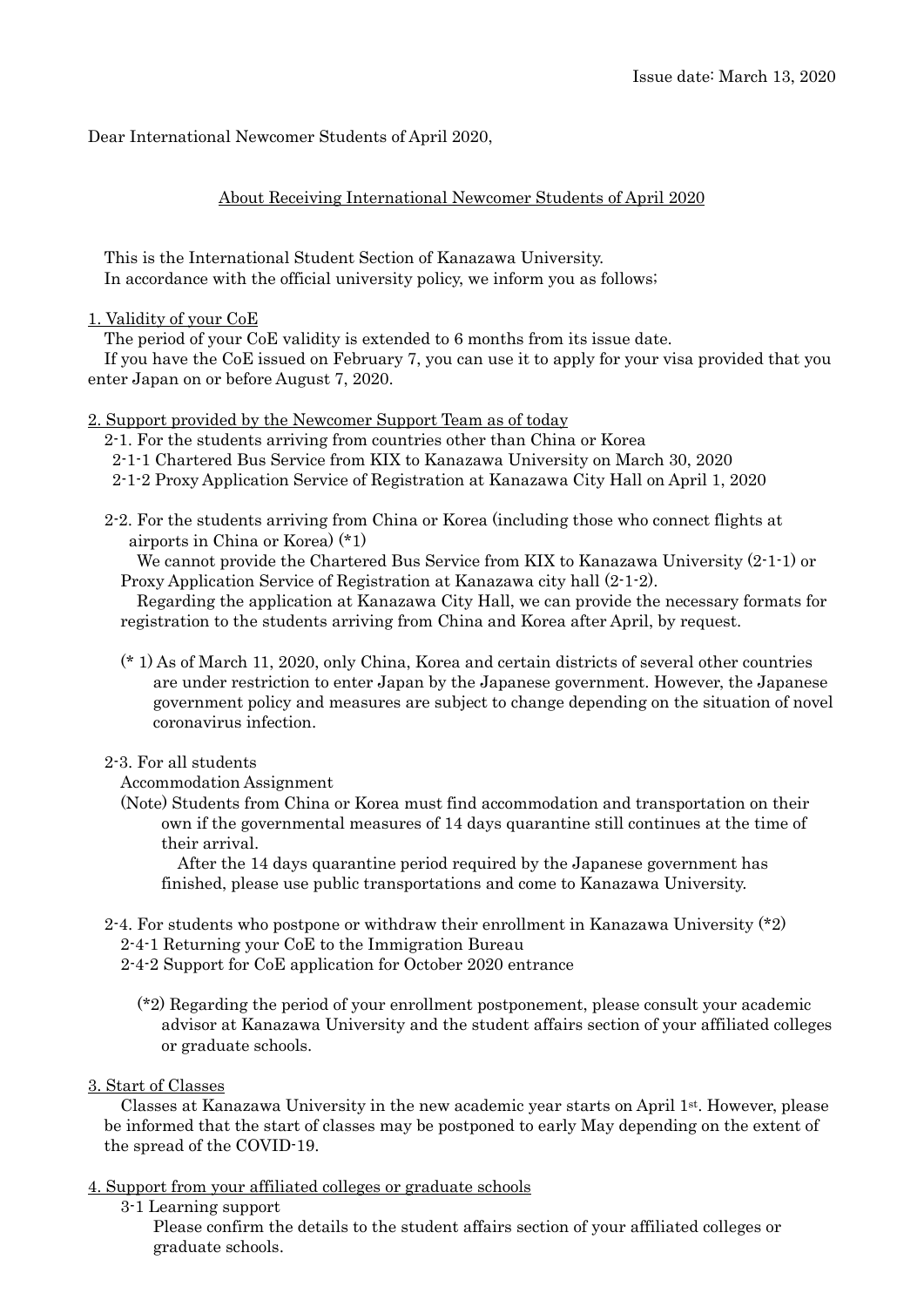## 5. Related information

Please confirm the attached sheet. Additionally, we ask you to keep yourself updated about the latest information.

> [Contact] International Student Section, Kanazawa University (Kanazawa University Newcomer Support Team) Kakuma-machi, Kanazawa, Ishikawa 920-1192 Japan E-mail: ino@adm.kanazawa-u.ac.jp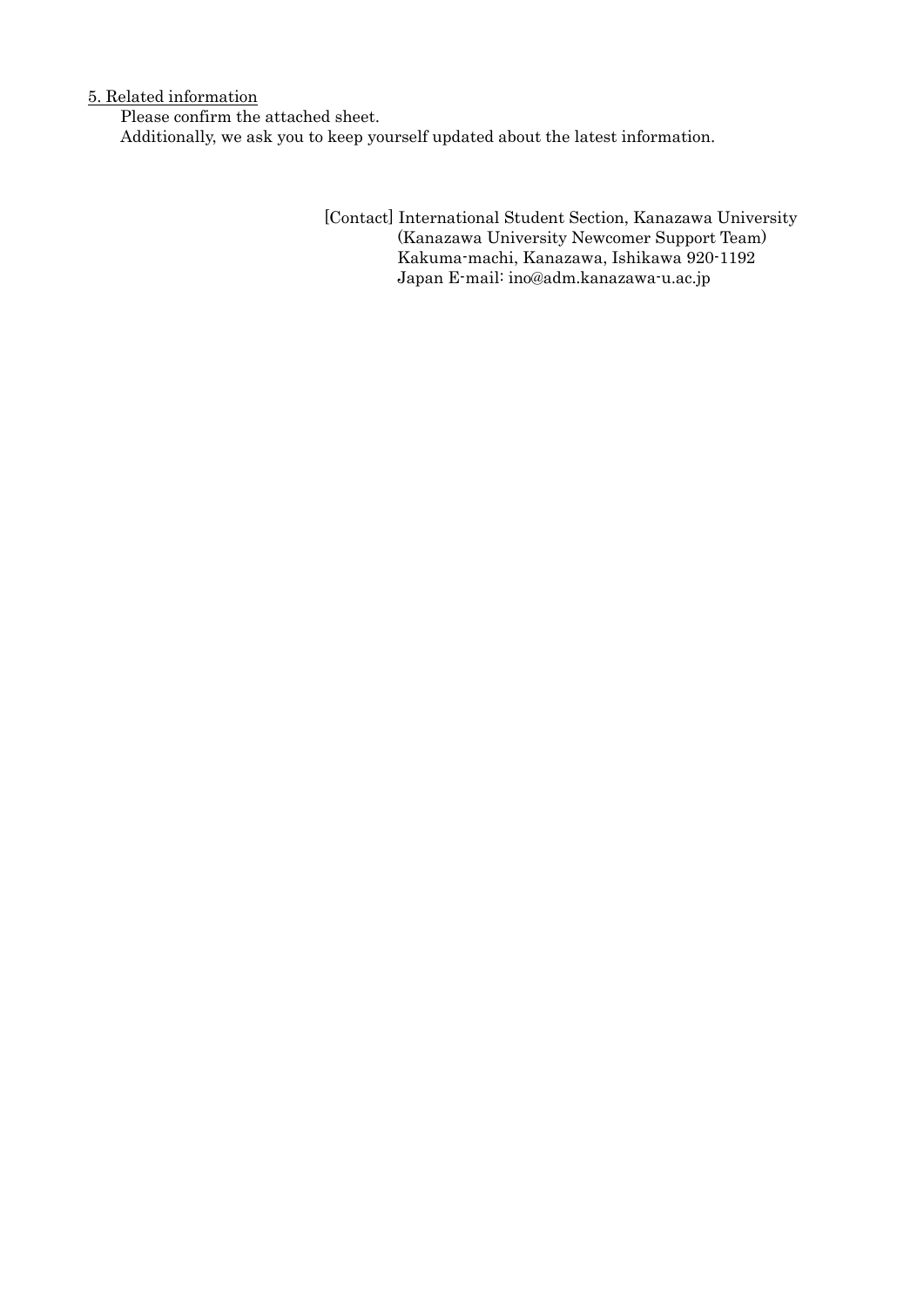2020 年 4 月新規渡日留学生の皆さま

2020 年 4 月に入学する新規渡日留学生の受入れについて

金沢大学渡日支援チームです。 本学の 2020年4月に入学する留学生の受入れ方針を受けて、次のとおりお知らせします。

1. 在留資格認定証明書(CoE)の有効期限

在留資格認定証明書(CoE)の有効期限が交付日から 6 ヶ月間に延長されました。

2月7日付け交付の CoE は、8月7日までに入国する場合、ビザを申請するときに使用できま す。

2.本日以降の渡日支援チームによる支援

2-1. 中国・韓国以外の国から入国する留学生 2-1-1 関西国際空港発本学着チャーターバスの運行(運行日: 3月 30日(月)) 2-1-2 市役所登録代行(実施日:4 月 1 日(水))

 $2$ ·2. 中国·韓国から入国する留学生(トランジットで中国·韓国の空港を利用する者を含む) $(2-1)$ 上記の空港発チャーターバス (2-1-1)及び市役所登録代行 (2-1-2) についての支援はでき ません。

市役所登録手続きについては,4 月以降に入国したときに,希望に応じて必要な提出書類を 提供します。

- (注1) 3月11日時点において、入国制限対象国が中国及び韓国に限られていますが、新型 コロナウイルス感染症の感染拡大状況により,日本政府の方針が変更されることもあ ります。
- 2-3. すべての留学生

宿舎の提供

(補足)中国及び韓国からの留学生が入国するときに政府による 14 日間の検疫措置が継続し ている場合は,自身でその期間に滞在する宿泊施設及び宿泊施設までの移動手段を確保 してください。

政府による 14 日間の検疫措置が終了した後に本学へ来る場合は、公共交通機関を利 用してください。

- 2-4. 入学を延期又は辞退する留学生<sup>(注2)</sup>
	- 2-4-1 出入国管理局への在留資格認定証明書(CoE)の返却 2-4-2 2020 年 10 月入学のための在留資格認定証明書(CoE)取得支援
		- (注 2)入学を延期する場合は,延期する期間について,あなたが所属する研究科又は学域 の担当係に相談してください。
- 3. 新学期の授業開始について

今後の新型コロナウイルス感染症の拡大状況によっては、授業の開始を 4 月 1 日から 5 月上旬 まで延期することもありえますので、ご承知おきください。

- 4. あなたが所属する研究科又は学域による支援
	- 3-1 学修支援全般 詳細は,所属の研究科又は学域の担当係に確認してください。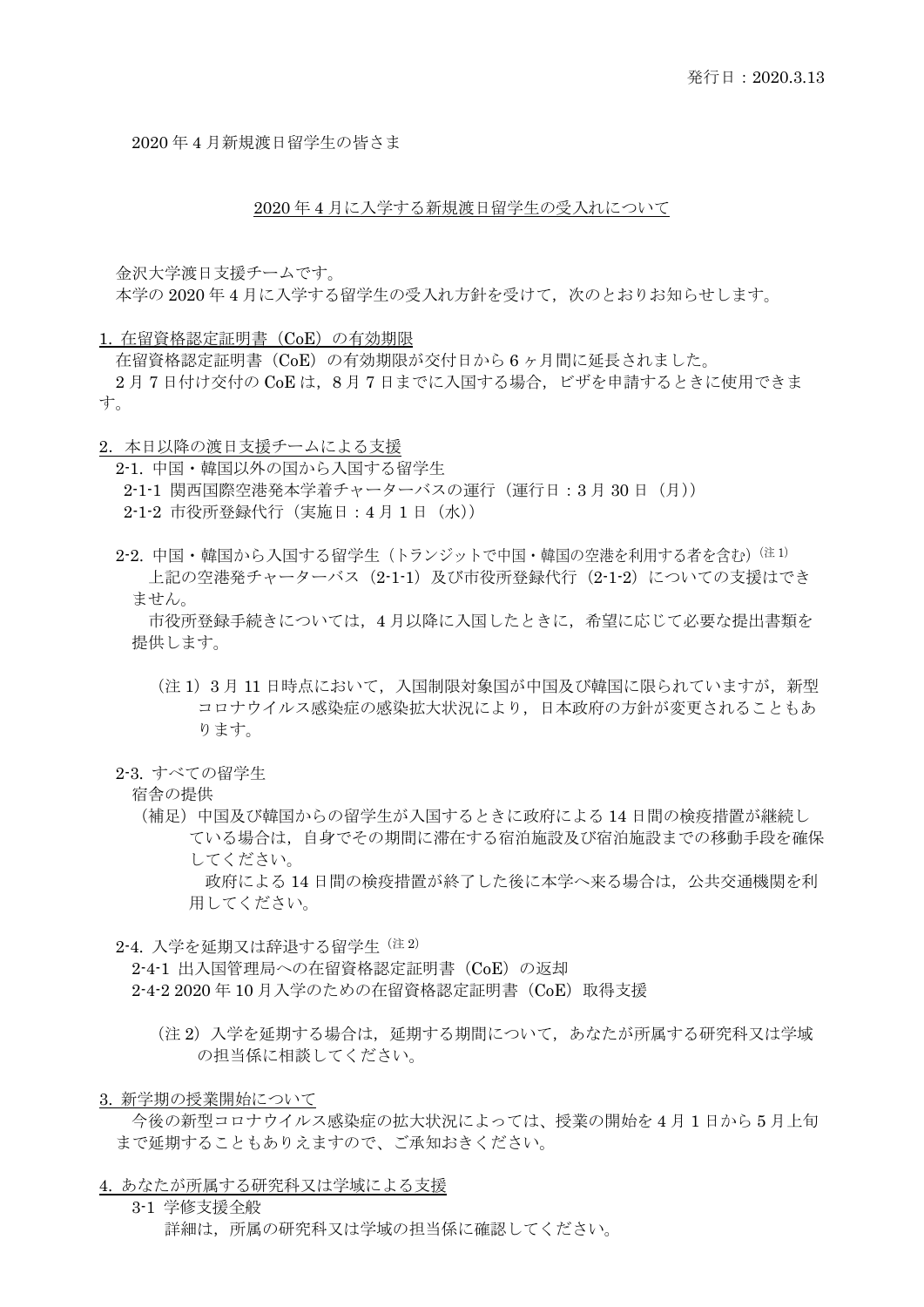5. 関係情報

別添を参照してください。また,自身でも最新情報の収集に努めてください。

【担当】 金沢大学国際部留学企画課留学支援係 (金沢大学渡日支援チーム) 〒920-1192 金沢市角間町 E-mail: ino@adm.kanazawa-u.ac.jp